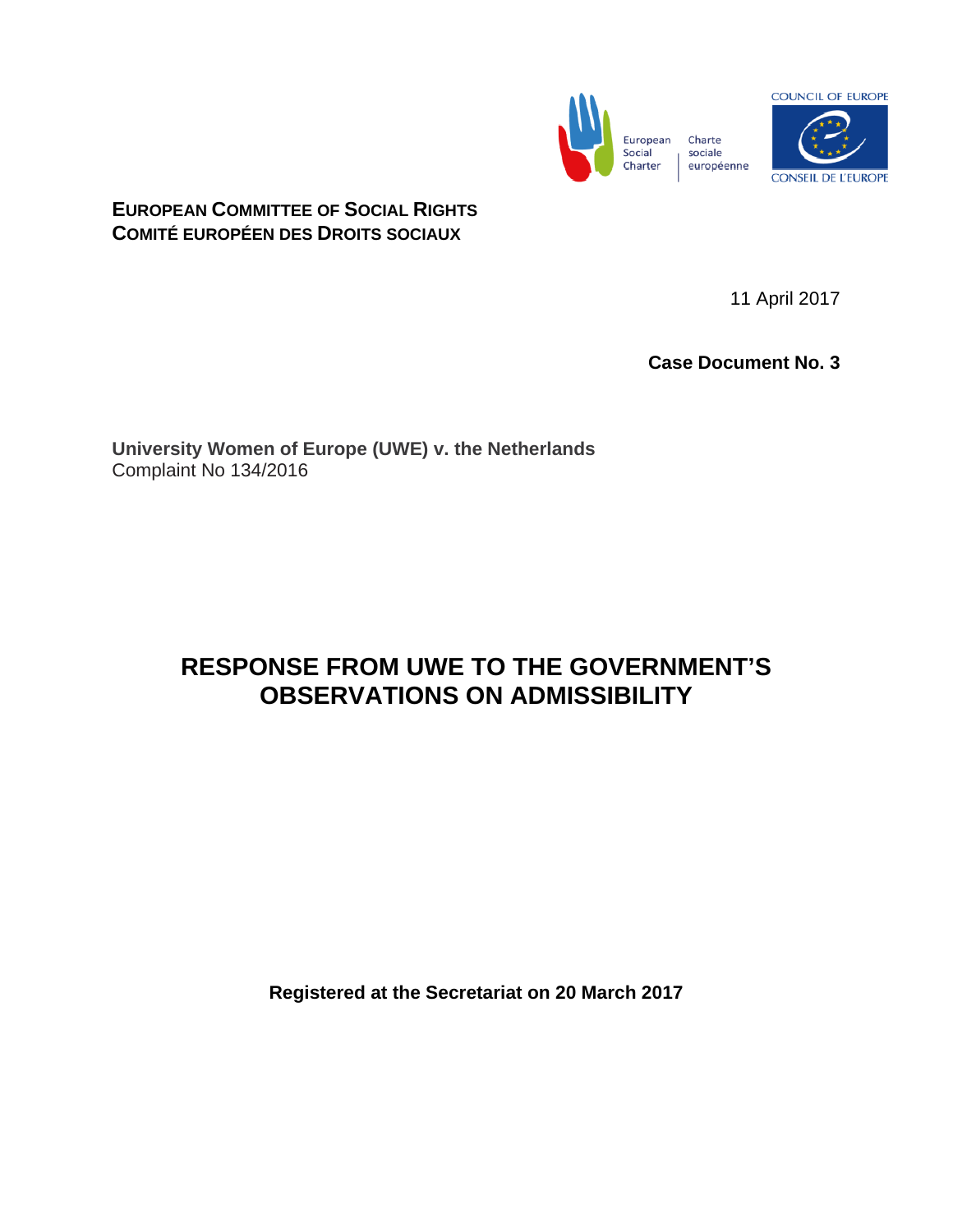## **REPLY TO THE OBSERVATIONS ON ADMISSIBILITY** \_\_\_\_\_\_\_\_\_\_\_\_\_\_\_\_\_\_\_\_\_\_\_\_\_\_\_\_\_\_\_\_\_\_\_\_\_\_\_\_\_\_\_\_\_\_\_\_\_\_\_\_\_\_\_

Claimant: University Women of Europe, UWE /

Groupe Européen des Femmes Diplômées des Universités, GEFDU

\_\_\_\_\_\_\_\_\_\_\_\_\_\_\_\_\_\_ \_\_\_\_\_\_\_\_\_\_\_\_\_\_\_\_\_\_\_\_\_\_\_\_\_\_\_\_\_\_\_\_\_\_\_\_

Represented by Ms Anne Nègre, member of the Versailles Bar 10 avenue du Général Mangin, 78000 Versailles - France Tel. +33 (1) 39 54 65 12 - +33 (6) 86 46 23 09 - anne.negre@orange.fr

Respondent**:** the Netherlands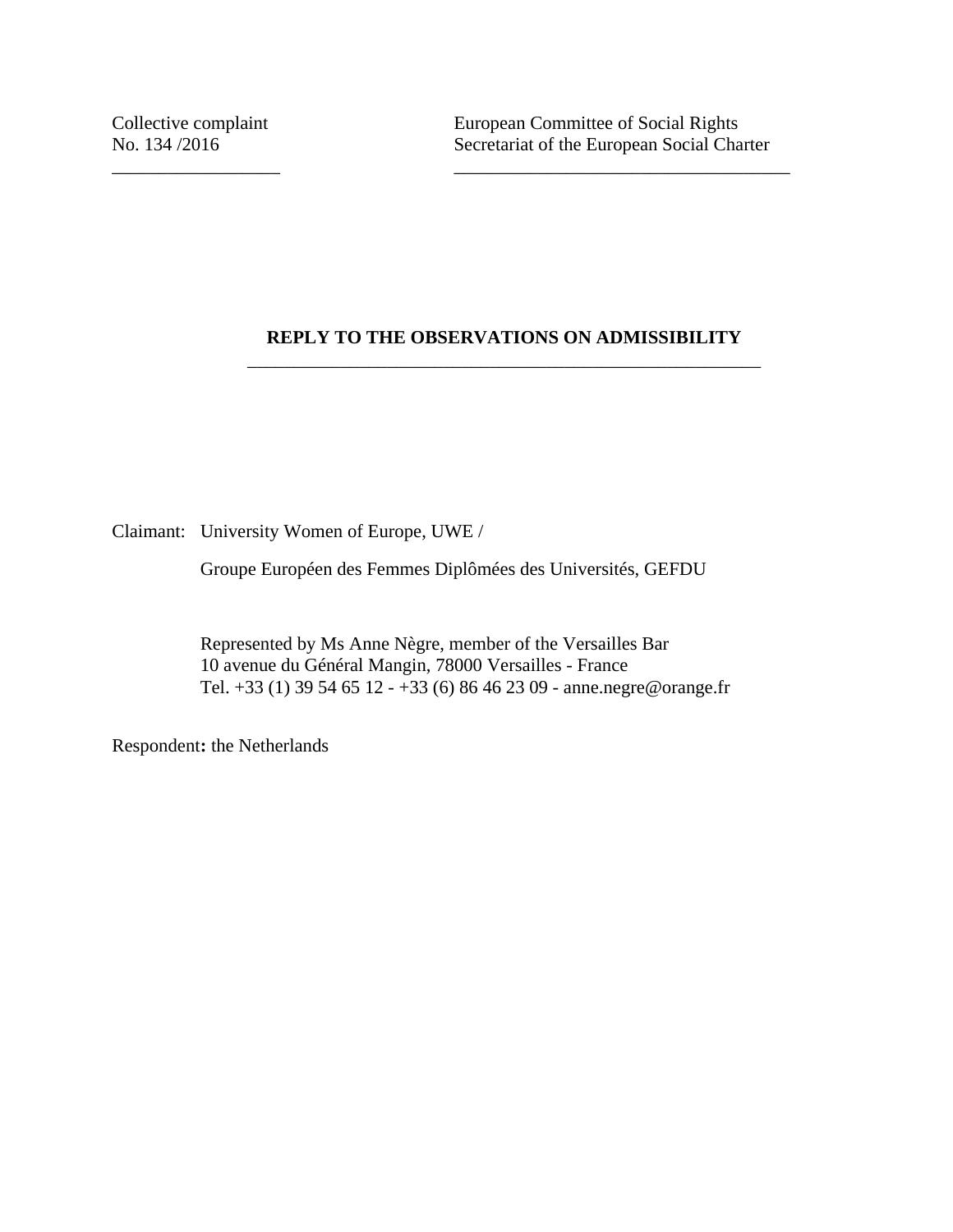## **TO THE EUROPEAN COMMITTEE OF SOCIAL RIGHTS \_\_\_\_\_\_\_\_\_\_\_\_\_\_\_\_\_\_\_\_\_\_\_\_\_\_\_\_\_\_\_\_\_\_\_\_\_\_\_\_\_\_\_\_\_\_\_\_\_\_\_\_\_**

By letter dated 29 November 2016, the High Contracting Party, the Netherlands, represented by Mr Roeland Böcker, Agent of the Government of the Netherlands, stated its opinion that the collective complaint submitted by the UWE should be declared inadmissible by the European Committee of Social Rights.

By letter dated 31 January 2017, Mr Kristensen, Deputy Executive Secretary of the European Committee of Social Rights invited the UWE to present its reply to the states' observations by 28 February 2017. The same day, the UWE asked to benefit from the same treatment as that accorded to states, by being provided with a translation of their observations in order to avoid any misinterpretations. On 7 February 2017, the UWE was informed that the deadline would be adjusted to one month following the forwarding of the translation of the observations. The French translation was sent on 23 February 2017.

It will be clear to the European Committee of Social Rights, in the light of the explanations given in this reply, that the collective complaint lodged by the UWE should in contrast be found to be admissible.

## **1. On The Netherlands' comments regarding paragraph 2 of the Explanatory Report to the Additional Protocol of 1995**

The Netherlands considers that the fact that UWE has submitted collective complaints against 15 States Parties to the Social Charter which have ratified the Protocol would seem "to suggest an alternative, and not a complementary procedure" (Observations the Netherlands, page 2).

There is no hierarchy in the reporting or collective complaints procedure, and neither is subordinate to the other.

Collective complaints are not designed to replace or duplicate the supervision cycles; they are another procedure. States can be the subject of a collective complaint even if they address subjects which are also being examined in the supervision cycle. In this way, they afford the opportunity to highlight and go deeper into certain aspects.

In this way, it is possible to avoid too long a time to elapse between verifications of conformity of the policies pursued with certain articles, as the intervals between these verifications may be considerable.

Furthermore, a qualified organisation such as the UWE has no way in practice of suggesting a report on any violation whatsoever. It can neither initiate such a report nor contribute to it.

This democratic remedy, established in 1995, is a way of opening out to civil society. The fact of highlighting this failure to comply with the European Social Charter in respect of equal pay between women and men is a means of reinforcing the supervision of states.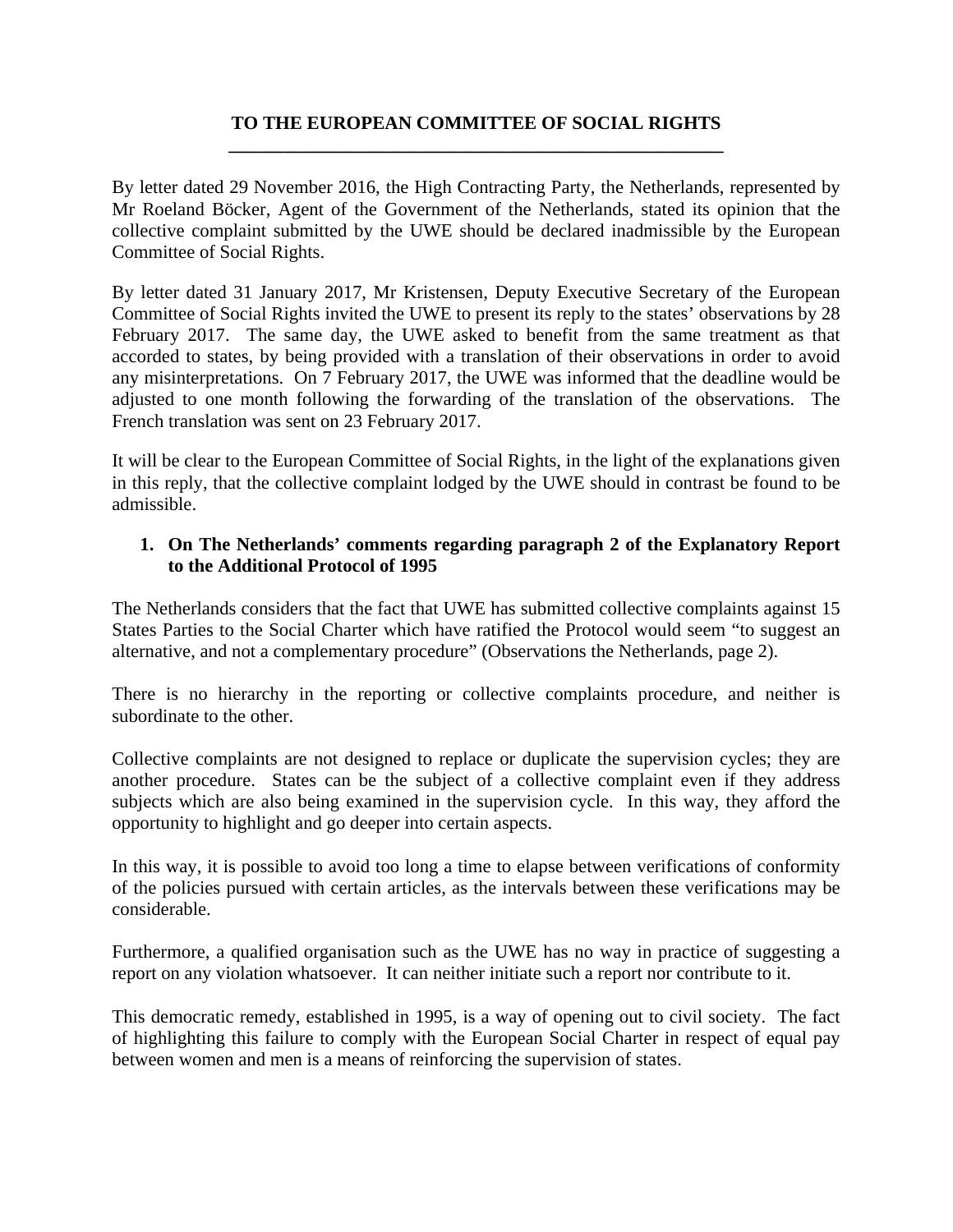Accordingly, if one concurs with the arguments submitted by the Netherlands, the fact of submitting a complaint against 15 States Parties is a ground for inadmissibility in itself. But where is the text that forbids this?

There is nothing in the observations submitted by the Netherlands that supports non-recognition of UWE's standing, and the UWE should be declared competent.

# **2. On the relevance of the allegations in the collective complaint**

The UWE's statement of facts is criticised by the Netherlands, but the reality of the extent of pay inequality is such that on 8 March 2017, International Women's Day, in all the countries against which a collective complaint has been lodged, the media gave widespread coverage to this pay inequality and reported on the many and varied demonstrations on this issue, often with a strike by women in the second half of the afternoon.

All the documents submitted prove that there is unequal pay for equal work between men and women. One only has to itemise them to see that the Social Charter has been violated, since there is an actual, proven and inescapable situation which is publicly acknowledged throughout the reports submitted by the state itself. Are the state's own words not to be considered reliable when it acknowledges this inequality before institutions such as the International Labour Organisation (ILO) and the Committee on the Elimination of Discrimination against Women (CEDAW) or when it itself explains the weaknesses in its policies?

The European Committee of Social Rights must take due note of this.

The UWE cannot but be astonished by the Netherlands' tendentious arguments to have the complaint declared inadmissible and to avoid a debate on the merits, namely a clear and unmistakeable inequality of pay between women and men for equal work.

# **3. On the so-called political motivation alleged by the Netherlands**

The Netherlands challenges the contention that unequal pay between women and men for equal work is rooted in the culture and derives from history and the slow pace of policies pursued in recent years as a result of serious obstacles preventing equal pay from being implemented.

A decision on admissibility was recently delivered by the ECSR in a case having a general scope, which was challenged by Greece (Greek General Confederation of Labour v. Greece Complaint No. 111/2014).

And yet, since Plato in "The Statesman", a distinction has been drawn, which has been further developed over the centuries, between party politics, the preserve of political parties, a necessarily partisan ideology to be implemented, and politics in the much broader sense, as promoted by civil society, independent of any ideology or political party.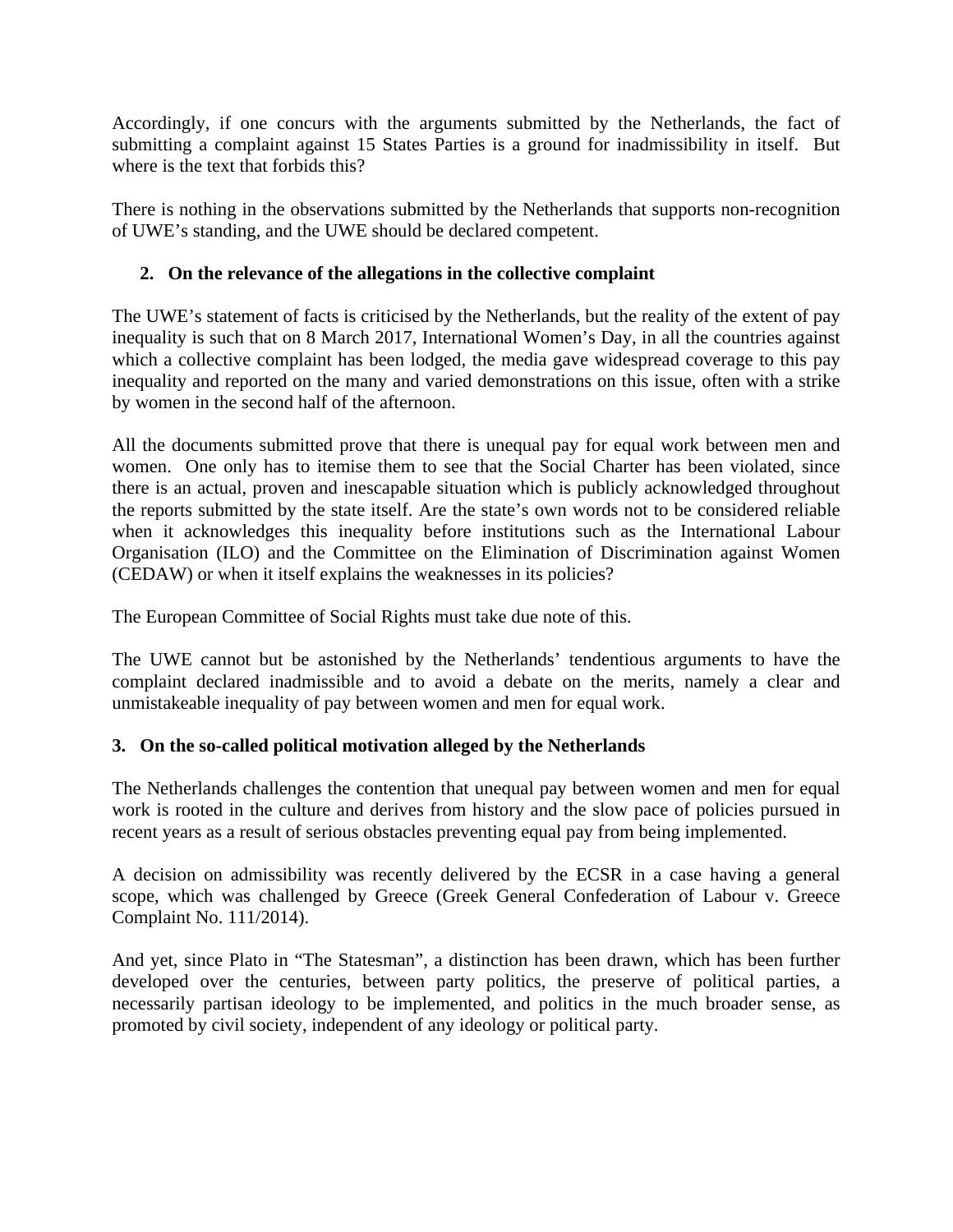The UWE is independent of all political parties. It is therefore odd that the representative of a government whose members have been brought to power by means of elections based on an ideology, should make such an allegation against the UWE.

Legal remedies are available to different applicants through legal instruments. The European Social Charter is one of these instruments as it is viewed by some as the social constitution of Europe, making it possible, in a totally unique way, for a collective complaint to be submitted, in the first instance, to a committee comprising judges of the highest level, independent of the states which have appointed them. It is to the credit of the Council of Europe and its member states that such a quasi-judicial body has been established.

While the aim is to spotlight the situation in many countries of Europe, the failings at national level are clearly set out for each country in each complaint. Drafting the complaint was a long and arduous endeavour, as it was wished to facilitate the task of the rapporteurs. However, apart from the statement of facts and the highlighting of this manifest, persistent and abnormal situation of inequality in the various countries, each complaint is entirely tailored to each country. One needs only to read them to see the specific and precisely substantiated issues raised which are different for each country.

This inequality is to be found in the Netherlands, and in other countries, as has been proved by the UWE. And this situation has, as its corollary, the violation of the revised European Social Charter.

There is, accordingly, no political motivation in the sense of partisan ideology on the part of the UWE and the UWE's action must therefore be declared admissible.

# **4. Concerning the number of collective complaints and consultation among states**

The European Committee of Social Rights will notice similarities in the observations of certain states. Indeed this consultation is confirmed by the observations of the Netherlands in which it is stated (page 1, paragraph 6): "*Having become aware of the submission of fifteen similar complaints, it was agreed between the Government Agents that each of the respondent states will formulate its own observations on admissibility*."

Is this decision to engage in consultations among the states concerned any more normal than a joint action, under the auspices of an accredited INGO – the UWE – by national women's movements not authorised to act directly? Is it not intended to paralyse the attempt to highlight violations by the states that are signatories to the Charter of the undertakings they have entered into?

Is it not the case that the question of equal pay between women and men is such a burning issue that it should of necessity be examined on the merits by the European Committee of Social Rights?